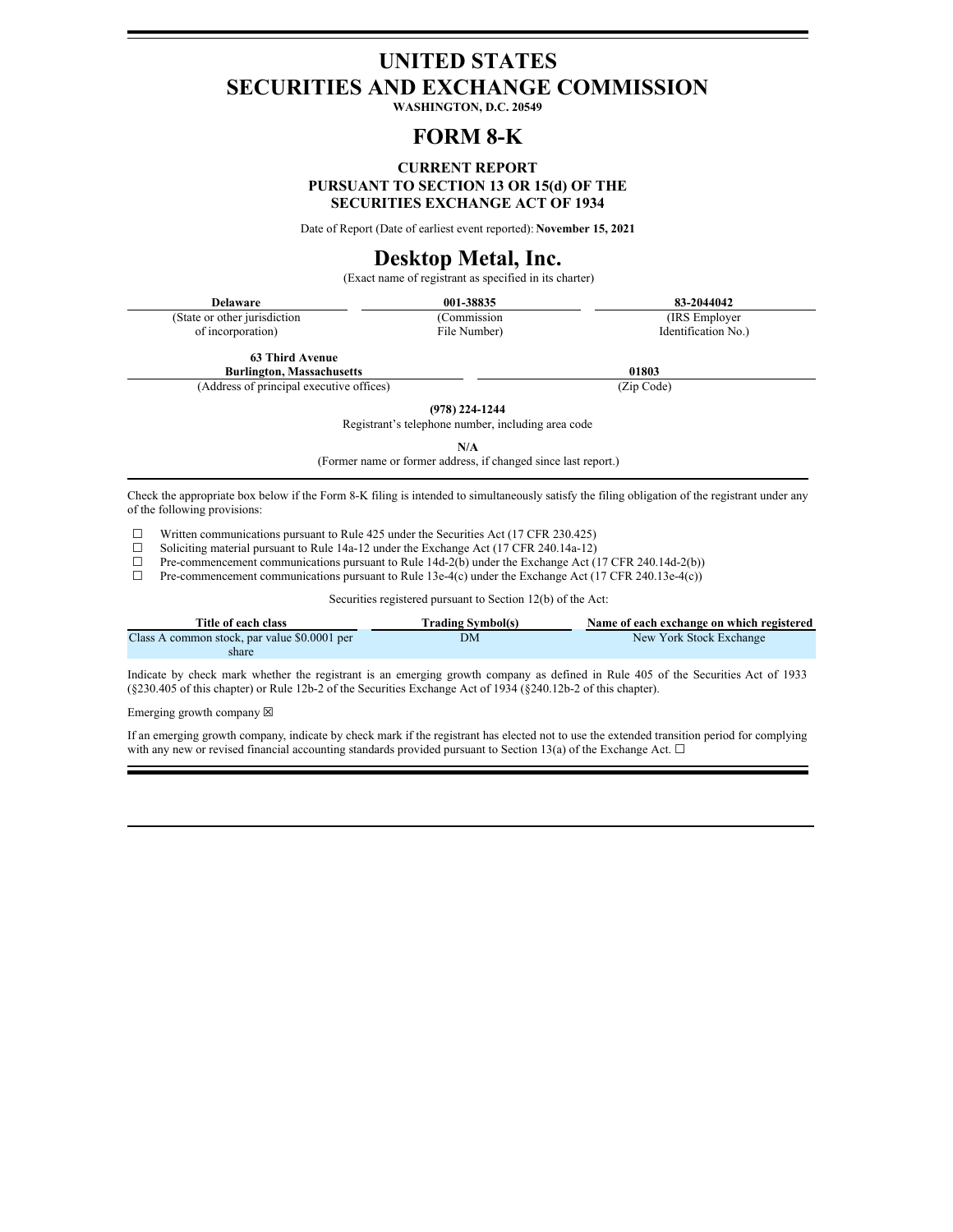### **Item 2.02 Results of Operations and Financial Condition**

On November 15, 2021, Desktop Metal, Inc., a Delaware Corporation (the "Company" or "DM"), issued a press release announcing its financial results for the third quarter of fiscal year 2021. A copy of the press release is attached to this report as Exhibit 99.1.

The information in this report furnished pursuant to Item 2.02, including Exhibit 99.1 attached hereto, shall not be deemed "filed" for the purposes of Section 18 of the Securities and Exchange Act of 1934, as amended (the "Exchange Act"), or otherwise subject to the liabilities of that section. It may only be incorporated by reference in another filing under the Exchange Act or the Securities Act of 1933, as amended, if such subsequent filing specifically references such information.

## **Item 9.01. Financial Statement and Exhibits.**

(d) Exhibits.

| Exhibit |                                                             |
|---------|-------------------------------------------------------------|
| Number  | Description                                                 |
| 99.1    | Press release dated November 15, 2021.                      |
| 104     | Cover Page Interactive Data File (formatted as inline XBRL) |
|         |                                                             |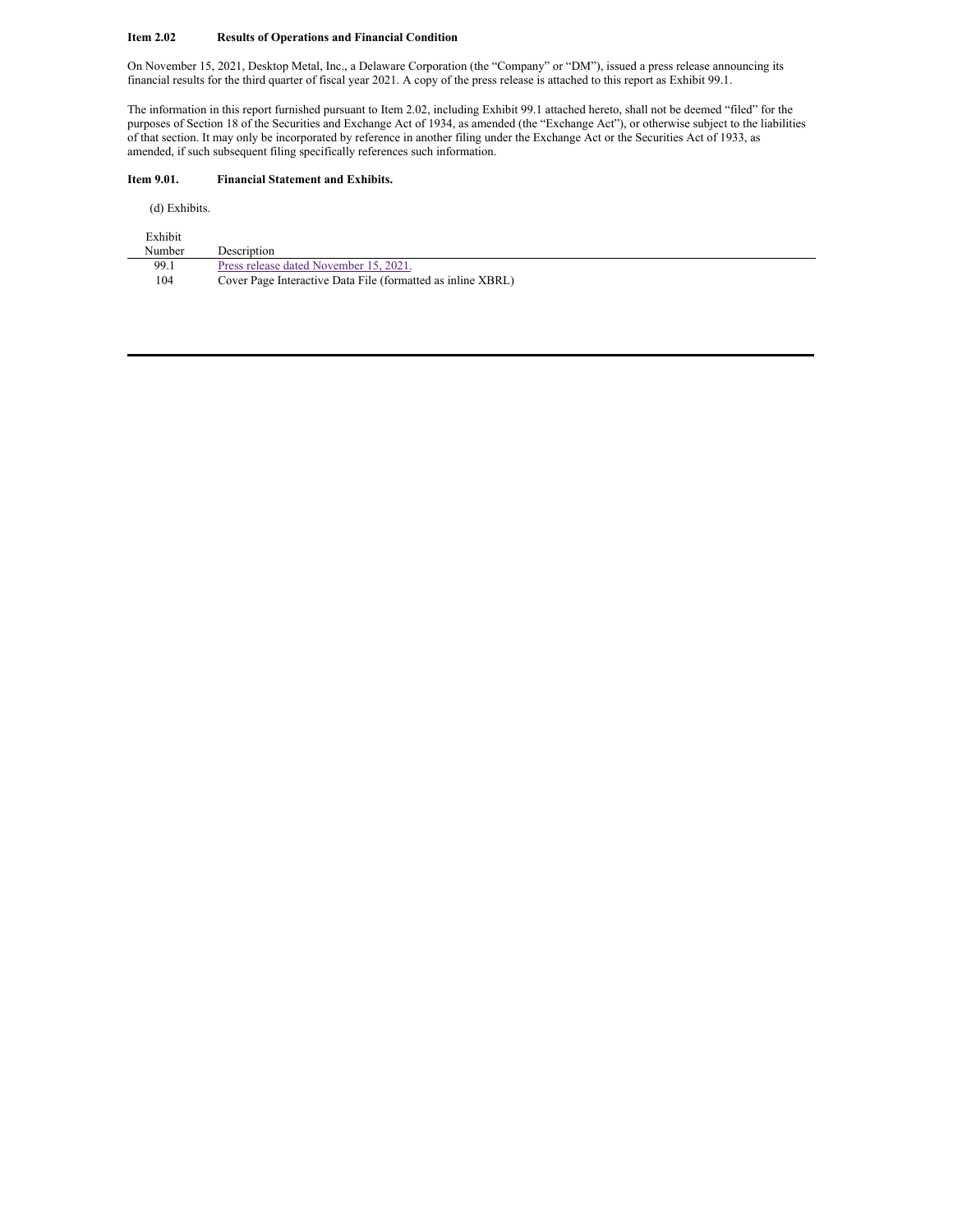## **SIGNATURES**

Pursuant to the requirements of the Securities Exchange Act of 1934, the registrant has duly caused this report to be signed on its behalf by the undersigned hereunto duly authorized.

## **Desktop Metal, Inc.**

Date: November 15, 2021 By: /s/ Meg Broderick

Name: Meg Broderick

Title: General Counsel and Corporate Secretary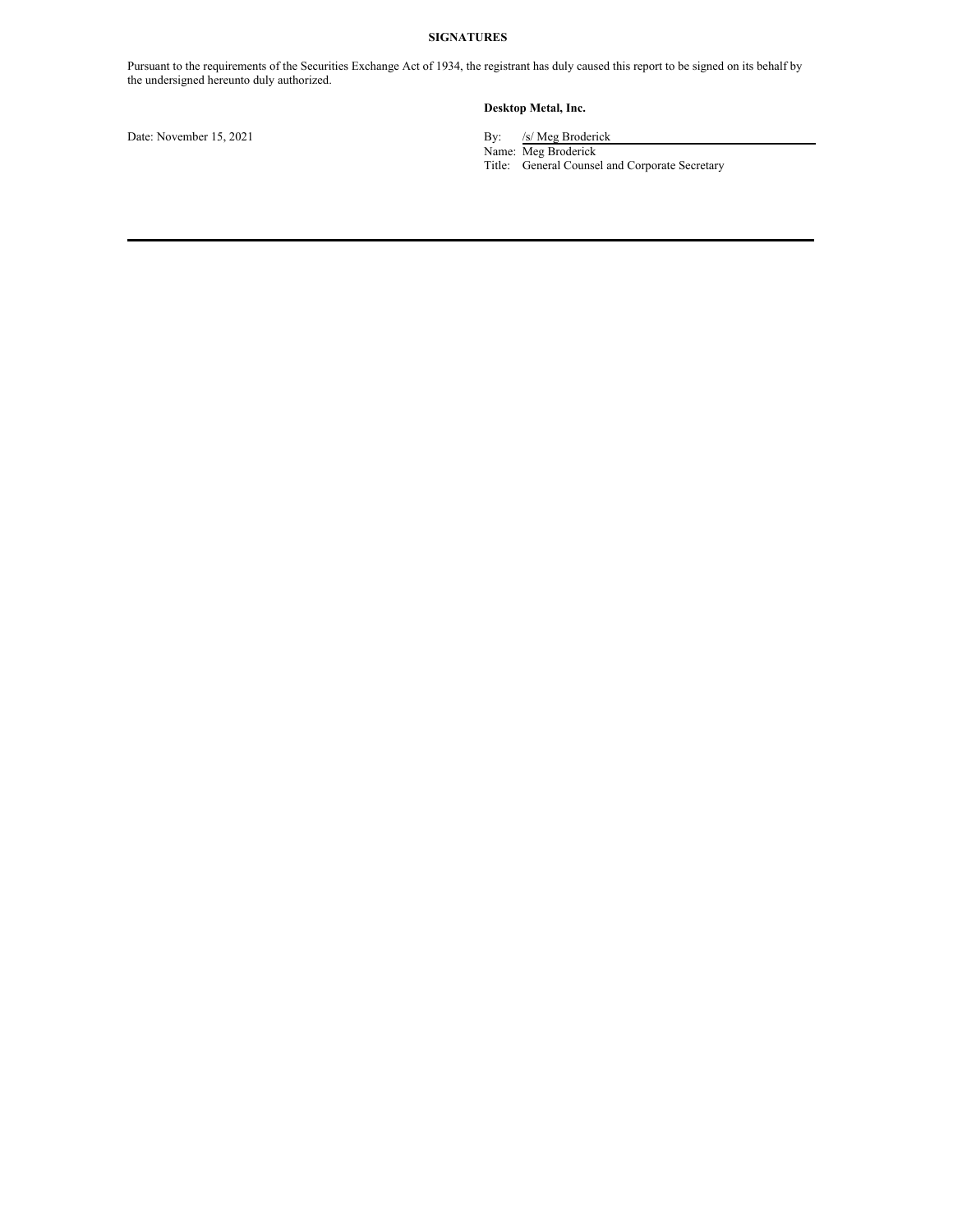

#### **Desktop Metal Announces Third Quarter 2021 Financial Results**

November 15, 2021

- Revenue growth of 34% from the second quarter of 2021 to \$25.4 million
- GAAP gross margin of 16%; non-GAAP gross margin of 27%
- Closed ExOne acquisition, cementing leadership in additive manufacturing for mass production
- Acquired Meta Additive, adding next-generation functional binder technology focused on reducing shrinkage during sintering
- Acquired Aidro, adding AM design and high-volume production capabilities for manifolds, hydraulics, and fluid power systems

BOSTON – Desktop Metal, Inc. (NYSE: DM) today announced its financial results for the third quarter ended September 30, 2021.

"During the third quarter, we delivered solid financial performance underscored by sequential top-line growth of 34% and more than a 180 basis point sequential increase in our gross margins as we continue to gain scale," said Ric Fulop, Founder and CEO of Desktop Metal. "Our core metals business was a key driver of this success, which demonstrates the market enthusiasm for our AM 2.0 technology. With the addition of ExOne, and the Production System P-50 progressing toward initial shipments, we are extremely well-positioned as we head into our second year as a public company to deliver on our long-term commitments to shareholders."

#### **Third Quarter 2021 and Recent Business Highlights:**

- Production System™ P-50 targeted for shipment in the fourth quarter of 2021, with final component procurement and assembly of initial builds underway
- Tripled manufacturing capacity dedicated to the P-50 to accelerate production ramp and meet early demand
- Closed ExOne acquisition, cementing leadership in additive manufacturing for mass production
- Acquired Meta Additive, adding next-generation functional binder technology focused on reducing part shrinkage during sintering
- Acquired Aidro, adding AM design expertise and volume production capabilities for manifolds, hydraulics, and fluid power systems
- Launched a new initiative under Desktop Health to develop a dental and biofabrication parts platform with additive manufacturing at its core, including completing initial acquisitions towards this strategy

#### **Third Quarter 2021 Financial Highlights:**

- Revenue of \$25.4 million, up 34% sequentially from the second quarter of 2021, and up 907% year-over-year from the third quarter of 2020, including strength in core metals business and contributions from recent acquisitions
- GAAP gross margin of 16%; non-GAAP gross margin of 27%, increasing more than 180 basis points sequentially from 25% in the second quarter of 2021
- Net loss of \$66.9 million, including \$15.2 million of in-process research and development assets related to acquisitions
- Adjusted EBITDA of \$(26.0) million
- Strong liquidity position with cash, cash equivalents, and short-term investments of \$423.9 million as of September30, 2021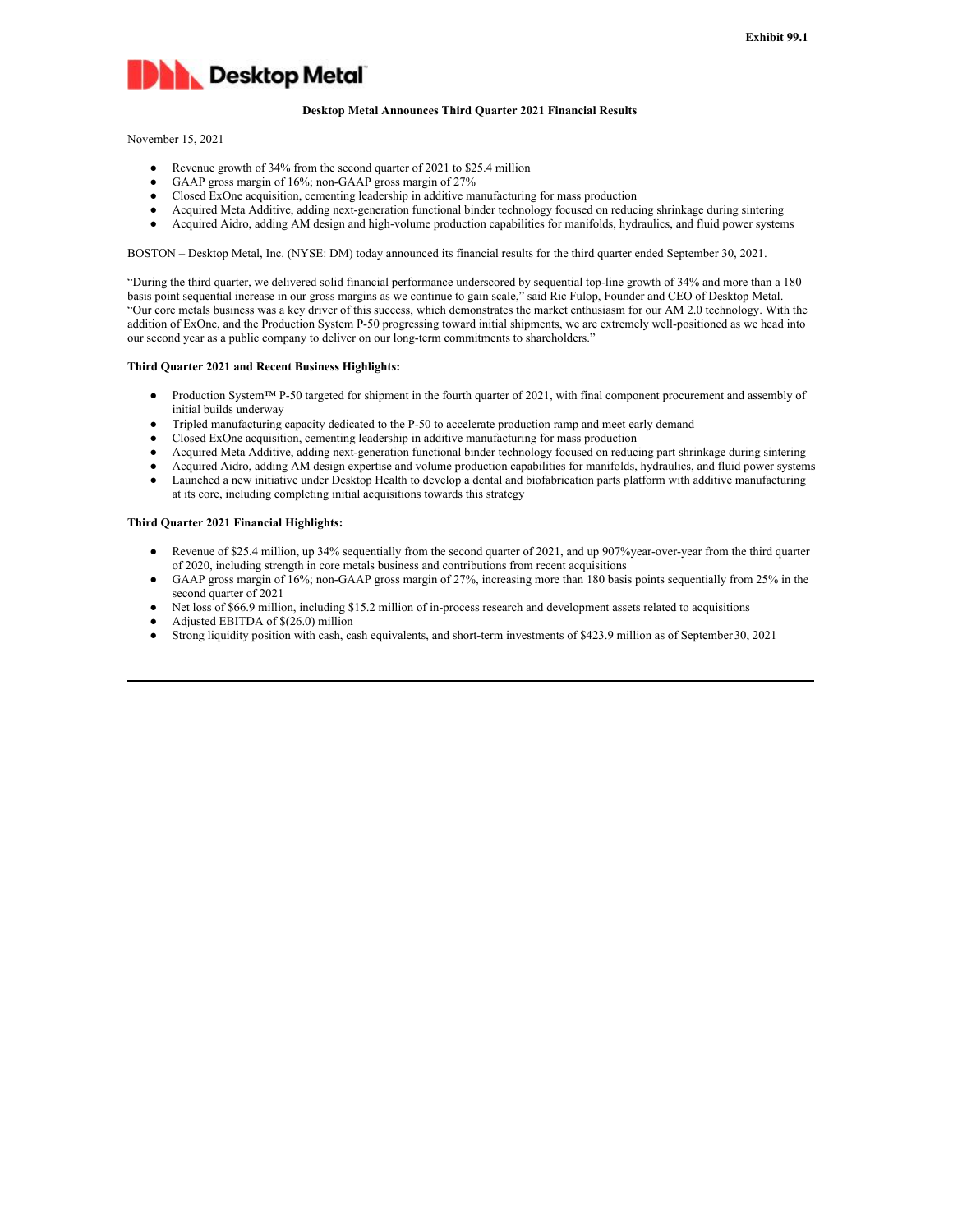#### **Outlook for Full Year 2021:**

- Revising expectation to between \$92 and \$102 million of revenue for 2021, excluding the effects of acquiring ExOne, representing between 459% to 519% year-over-year growth from 2020
- Revising expectation to between \$(80) and \$(90) million of adjusted EBITDA for 2021, excluding the effects of acquiring ExOne

#### **Conference Call Information:**

Desktop Metal will host a conference call on Monday, November 15, 2021 at 4:30 p.m. EST to discuss third quarter 2021 results. Participants may access the call at 1-844-826-3033, international callers may use 1-412-317-5185, and request to join the Desktop Metal financial results conference call. A simultaneous webcast of the conference call and the accompanying summary presentation may be accessed online at the Events & Presentations section of https://ir.desktopmetal.com. A replay will be available shortly after the conclusion of the conference call at the same website.

#### **About Desktop Metal:**

Desktop Metal, Inc., based in Burlington, Massachusetts, is accelerating the transformation of manufacturing with an expansive portfolio of 3D printing solutions, from rapid prototyping to mass production. Founded in 2015 by leaders in advanced manufacturing, metallurgy, and robotics, the company is addressing the unmet challenges of speed, cost, and quality to make additive manufacturing an essential tool for engineers and manufacturers around the world. Desktop Metal was selected as one of the world's 30 most promising Technology Pioneers by the World Economic Forum, named to MIT Technology Review's list of 50 Smartest Companies, and the 2021 winner of Fast Company's Innovation by Design Award in materials.

For more information, visit www.desktopmetal.com.

#### **Forward-looking Statements:**

This press release contains certain forward-looking statements within the meaning of the federal securities laws. Forward-looking statements generally are identified by the words "believe," "project," "expect," "anticipate," "estimate," "intend," "strategy," "future," "opportunity," "plan," "may," "should," "will," "would," "will be," "will continue," "will likely result," and similar expressions. Forwardlooking statements are predictions, projections and other statements about future events that are based on current expectations and assumptions and, as a result, are subject to risks and uncertainties. Many factors could cause actual future events to differ materially from the forward-looking statements in this document, including but not limited to risks associated with the acquisition and integration of the business and operations of ExOne and other acquired businesses, and risks associated with supply and logistics, including shortages and delays. For more information about risks and uncertainties that may impact Desktop Metal's business, financial condition, results of operations and prospects generally, please refer to Desktop Metal's reports filed with the SEC, including without limitation the "Risk Factors" and/or other information included in the Form 10-Q filed with the SEC on November 15, 2021, and such other reports as Desktop Metal has filed or may file with the SEC from time to time. These filings identify and address other important risks and uncertainties that could cause actual events and results to differ materially from those contained in the forward-looking statements. Forward-looking statements speak only as of the date they are made. Readers are cautioned not to put undue reliance on forward-looking statements, and Desktop Metal, Inc. assumes no obligation and does not intend to update or revise these forward-looking statements, whether as a result of new information, future events, or otherwise.

#### **Investor Relations:**

Jay Gentzkow (781) 730-2110 jaygentzkow@desktopmetal.com

#### **Press Contact:**

Lynda McKinney (978) 224-1282 lyndamckinney@desktopmetal.com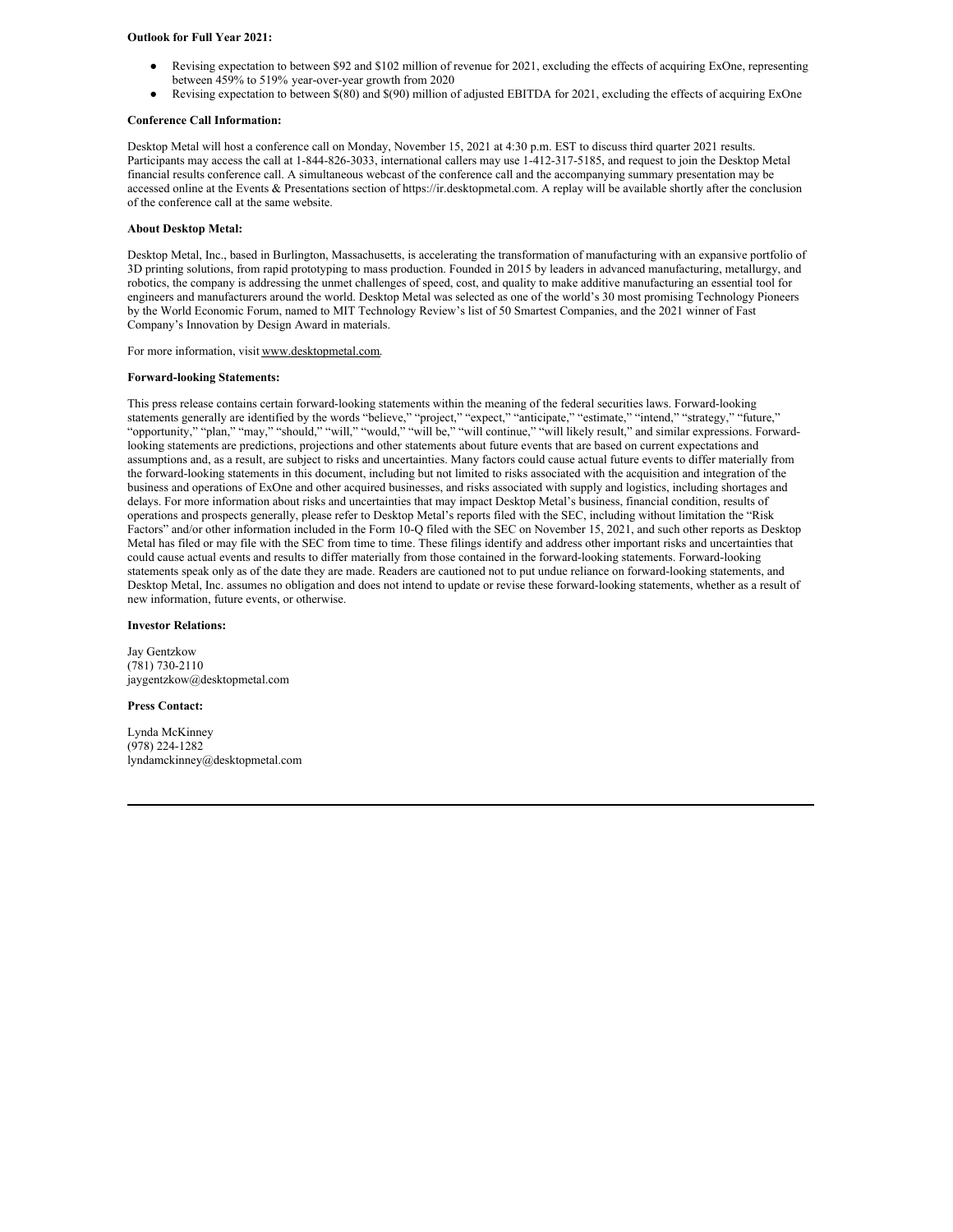#### **DESKTOP METAL, INC. CONDENSED CONSOLIDATED BALANCE SHEETS (UNAUDITED) (in thousands, except share and per share amounts)**

|                                                                                                                                                                  |               | September 30,<br>2021 |              | December 31,<br>2020 |
|------------------------------------------------------------------------------------------------------------------------------------------------------------------|---------------|-----------------------|--------------|----------------------|
| <b>Assets</b>                                                                                                                                                    |               |                       |              |                      |
| Current assets:                                                                                                                                                  |               |                       |              |                      |
| Cash and cash equivalents                                                                                                                                        | $\mathbb{S}$  | 131,676               | $\mathbf S$  | 483,525              |
| Short-term investments                                                                                                                                           |               | 292,272               |              | 111,867              |
| Accounts receivable                                                                                                                                              |               | 22,878                |              | 6,516                |
| Inventory                                                                                                                                                        |               | 32,730                |              | 9,708                |
| Prepaid expenses and other current assets                                                                                                                        |               | 7,250                 |              | 976                  |
| Total current assets                                                                                                                                             |               | 486,806               |              | 612,592              |
| Restricted cash                                                                                                                                                  |               | 676                   |              | 612                  |
| Property and equipment, net                                                                                                                                      |               | 23,782                |              | 12,160               |
| Capitalized software, net                                                                                                                                        |               | 179                   |              | 312                  |
| Goodwill                                                                                                                                                         |               | 262,343               |              | 2,252                |
| Intangible assets, net                                                                                                                                           |               | 180,129               |              | 9,102                |
| Other noncurrent assets                                                                                                                                          |               | 17,679                |              | 4,879                |
| <b>Total Assets</b>                                                                                                                                              | $\mathsf{\$}$ | 971,594               | $\mathbb{S}$ | 641.909              |
| <b>Liabilities and Stockholders' Equity</b>                                                                                                                      |               |                       |              |                      |
| Current liabilities:                                                                                                                                             |               |                       |              |                      |
| Accounts payable                                                                                                                                                 | \$            | 16,985                | S            | 7,591                |
| Customer deposits                                                                                                                                                |               | 2.876                 |              | 1,480                |
| Current portion of lease liability                                                                                                                               |               | 2,677                 |              | 868                  |
| Accrued expenses and other current liabilities                                                                                                                   |               | 20,686                |              | 7,565                |
| Deferred revenue                                                                                                                                                 |               | 5,530                 |              | 3,004                |
| Current portion of long-term debt, net of deferred financing costs                                                                                               |               | 1,030                 |              | 9,991                |
| Total current liabilities                                                                                                                                        |               | 49,784                |              | 30,499               |
| Long-term debt, net of current portion                                                                                                                           |               | 680                   |              |                      |
| Warrant liability                                                                                                                                                |               |                       |              | 93,328               |
| Contingent consideration, net of current portion                                                                                                                 |               | 4.528                 |              |                      |
| Lease liability, net of current portion                                                                                                                          |               | 7,802                 |              | 2,157                |
| Deferred tax liability                                                                                                                                           |               | 7,881                 |              |                      |
| Other noncurrent liabilities                                                                                                                                     |               | 1,417                 |              |                      |
| <b>Total liabilities</b>                                                                                                                                         |               | 72,092                |              | 125.984              |
| <b>Commitments and Contingences (Note 16)</b>                                                                                                                    |               |                       |              |                      |
| <b>Stockholders' Equity</b>                                                                                                                                      |               |                       |              |                      |
| Preferred Stock, \$0,0001 par value—authorized, 50,000,000 shares; no shares issued and outstanding at<br>September 30, 2021 and December 31, 2020, respectively |               |                       |              |                      |
| Common Stock, \$0.0001 par value—500,000,000 shares authorized; 261,914,672 and 226,756,733                                                                      |               |                       |              |                      |
| shares issued at September 30, 2021 and December 31, 2020, respectively, 261,567,100 and                                                                         |               |                       |              |                      |
| 224,626,597 shares outstanding at September 30, 2021 and December 31, 2020, respectively                                                                         |               | 26                    |              | 23                   |
| Additional paid-in capital                                                                                                                                       |               | 1,398,039             |              | 844.188              |
| Accumulated deficit                                                                                                                                              |               | (497, 444)            |              | (328, 277)           |
| Accumulated other comprehensive income (loss)                                                                                                                    |               | (1,119)               |              | (9)                  |
| <b>Total Stockholders' Equity</b>                                                                                                                                |               | 899,502               |              | 515,925              |
| <b>Total Liabilities and Stockholders' Equity</b>                                                                                                                | \$            | 971,594               | S            | 641.909              |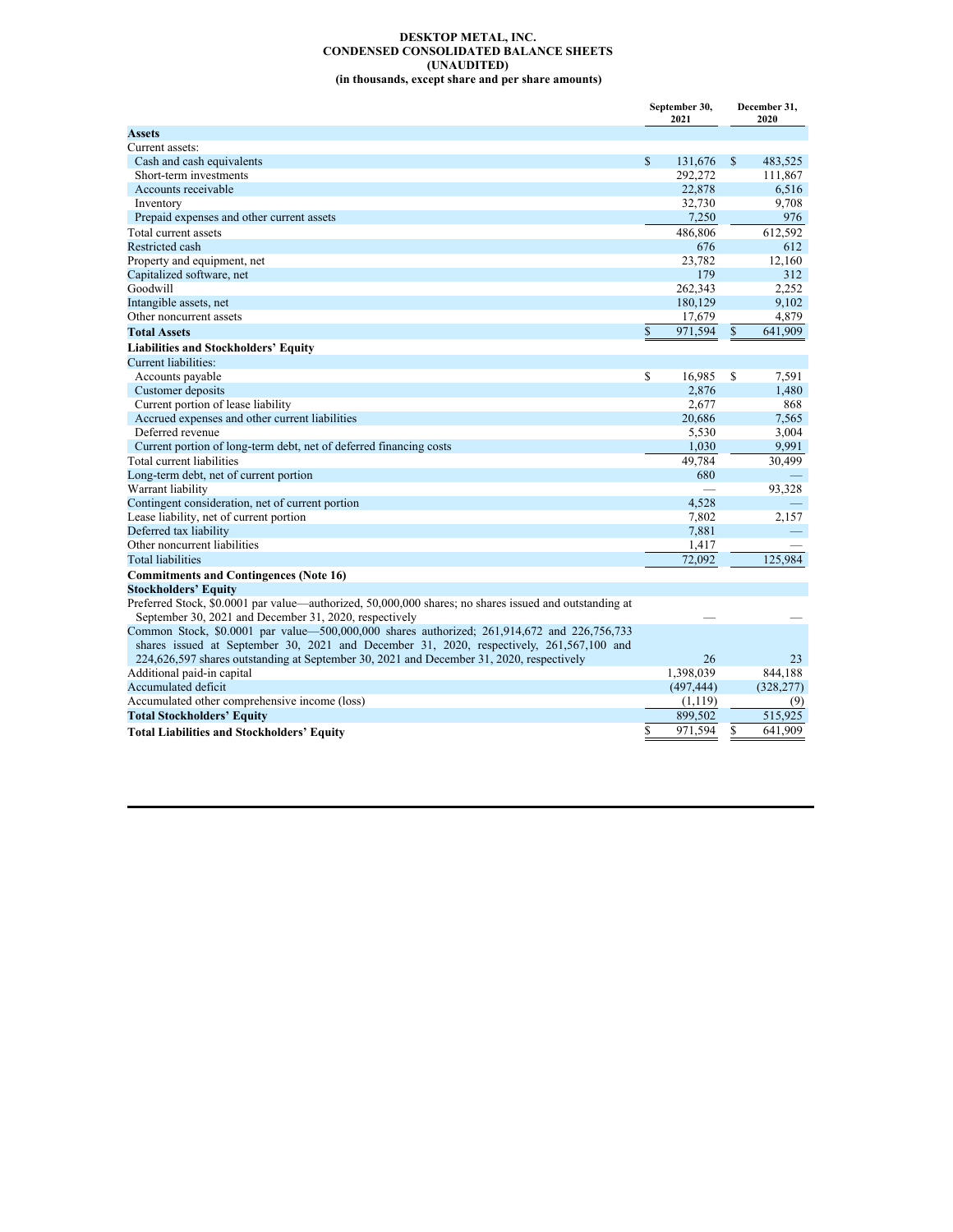#### **DESKTOP METAL, INC. CONDENSED CONSOLIDATED STATEMENTS OF OPERATIONS (UNAUDITED) (in thousands, except per share amounts)**

|                                                                 | <b>Three Months Ended</b><br>September 30, |    |             |    |             | <b>Nine Months Ended</b><br>September 30, |             |  |  |
|-----------------------------------------------------------------|--------------------------------------------|----|-------------|----|-------------|-------------------------------------------|-------------|--|--|
|                                                                 | 2021                                       |    | 2020        |    | 2021        |                                           | 2020        |  |  |
| <b>Revenues</b>                                                 |                                            |    |             |    |             |                                           |             |  |  |
| Products                                                        | \$<br>23,949                               | S  | 1,888       | S  | 51,820      | S                                         | 6,113       |  |  |
| <b>Services</b>                                                 | 1,489                                      |    | 639         |    | 3,908       |                                           | 1,988       |  |  |
| Total revenues                                                  | 25,438                                     |    | 2,527       |    | 55,728      |                                           | 8,101       |  |  |
| Cost of sales                                                   |                                            |    |             |    |             |                                           |             |  |  |
| Products                                                        | 20,450                                     |    | 3,732       |    | 46,427      |                                           | 18,145      |  |  |
| <b>Services</b>                                                 | 1,033                                      |    | 1,096       |    | 3,561       |                                           | 3,365       |  |  |
| Total cost of sales                                             | 21,483                                     |    | 4,828       |    | 49,988      |                                           | 21,510      |  |  |
| Gross profit/(loss)                                             | 3,955                                      |    | (2,301)     |    | 5,740       |                                           | (13, 409)   |  |  |
| <b>Operating expenses</b>                                       |                                            |    |             |    |             |                                           |             |  |  |
| Research and development                                        | 19,311                                     |    | 9,195       |    | 45,820      |                                           | 31,362      |  |  |
| Sales and marketing                                             | 13,224                                     |    | 2,542       |    | 29,567      |                                           | 9,994       |  |  |
| General and administrative                                      | 19,833                                     |    | 5,415       |    | 46,821      |                                           | 11,004      |  |  |
| In-process research and development assets acquired             | 15,181                                     |    |             |    | 25,581      |                                           |             |  |  |
| Total operating expenses                                        | 67,549                                     |    | 17,152      |    | 147,789     |                                           | 52,360      |  |  |
| <b>Loss from operations</b>                                     | (63, 594)                                  |    | (19, 453)   |    | (142, 049)  |                                           | (65,769)    |  |  |
| Change in fair value of warrant liability                       |                                            |    |             |    | (56, 576)   |                                           |             |  |  |
| Interest expense                                                | (12)                                       |    | (98)        |    | (137)       |                                           | (253)       |  |  |
| Interest and other (expense) income, net                        | (3,796)                                    |    | 94          |    | (3,166)     |                                           | 995         |  |  |
| Loss before income taxes                                        | (67, 402)                                  |    | (19, 457)   |    | (201, 928)  |                                           | (65, 027)   |  |  |
| Income tax benefit                                              | 523                                        |    |             |    | 32,761      |                                           |             |  |  |
| <b>Net loss</b>                                                 | \$<br>(66, 879)                            | S. | (19, 457)   | S  | (169, 167)  | \$                                        | (65,027)    |  |  |
| Net loss per share—basic and diluted                            | \$<br>(0.26)                               |    | (0.12)      | \$ | (0.67)      | \$                                        | (0.41)      |  |  |
| Weighted<br>average shares outstanding,<br>basic and<br>diluted | 260,555,655                                |    | 159,968,300 |    | 251,467,644 |                                           | 158,120,826 |  |  |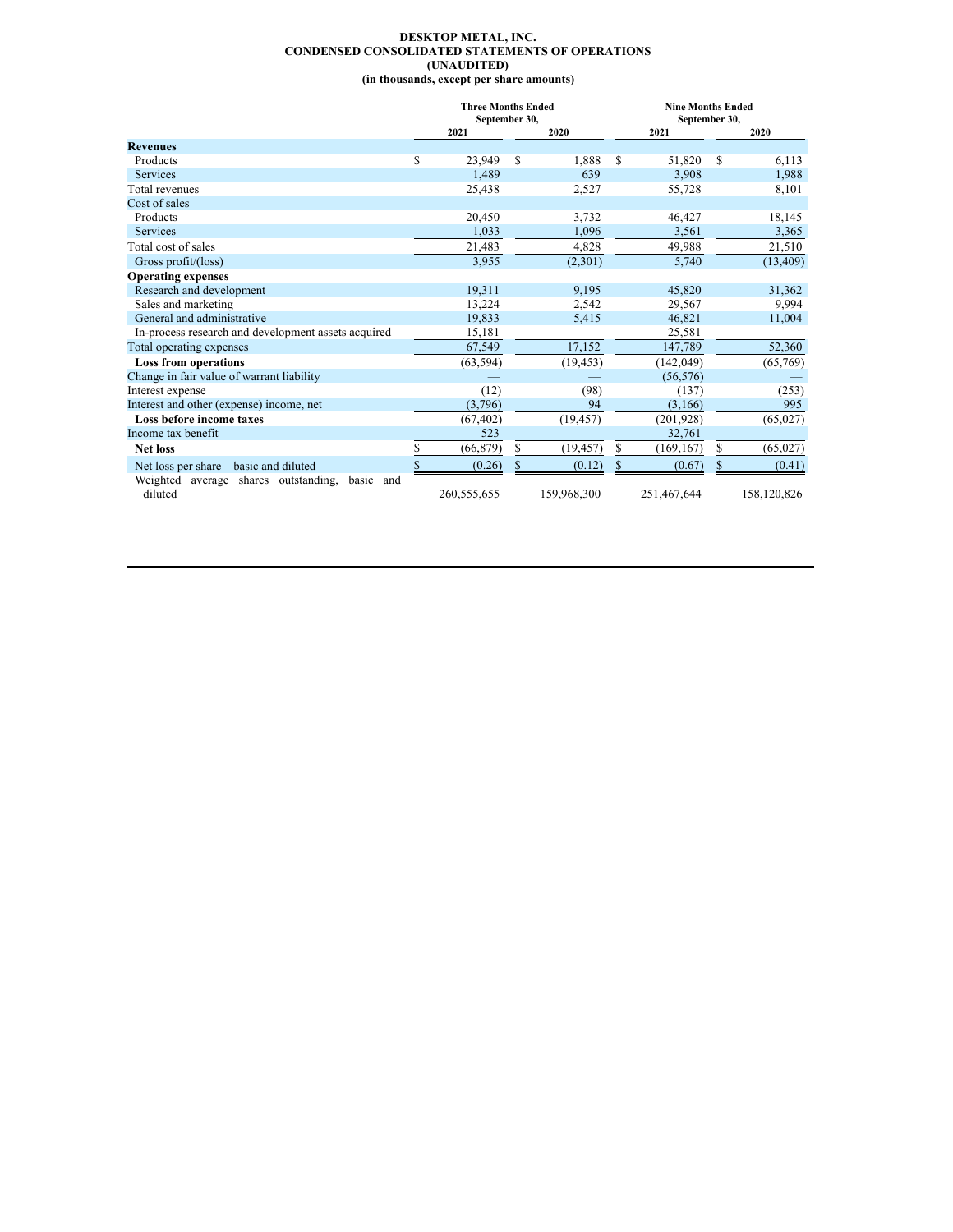#### **DESKTOP METAL, INC. CONDENSED CONSOLIDATED STATEMENTS OF COMPREHENSIVE LOSS (UNAUDITED) (in thousands)**

|                                                                         | <b>Three Months Ended</b><br>September 30, |                          |           | <b>Nine Months Ended</b><br>September 30, |  |          |
|-------------------------------------------------------------------------|--------------------------------------------|--------------------------|-----------|-------------------------------------------|--|----------|
|                                                                         | 2021                                       |                          | 2020      |                                           |  |          |
| Net loss                                                                | (66, 879)                                  | (19.457)                 | (169.167) |                                           |  | (65,027) |
| Other comprehensive (loss) income, net of taxes:                        |                                            |                          |           |                                           |  |          |
| Unrealized gain (loss) on available-for-sale marketable securities, net |                                            | (43)                     |           | (11)                                      |  | (70)     |
| Foreign currency translation adjustment                                 | (1,216)                                    | $\overline{\phantom{a}}$ |           | (1.099)                                   |  |          |
| Total comprehensive loss, net of taxes of \$0                           | (68, 102)                                  | (19.500)                 | (170.277) |                                           |  | (65.097) |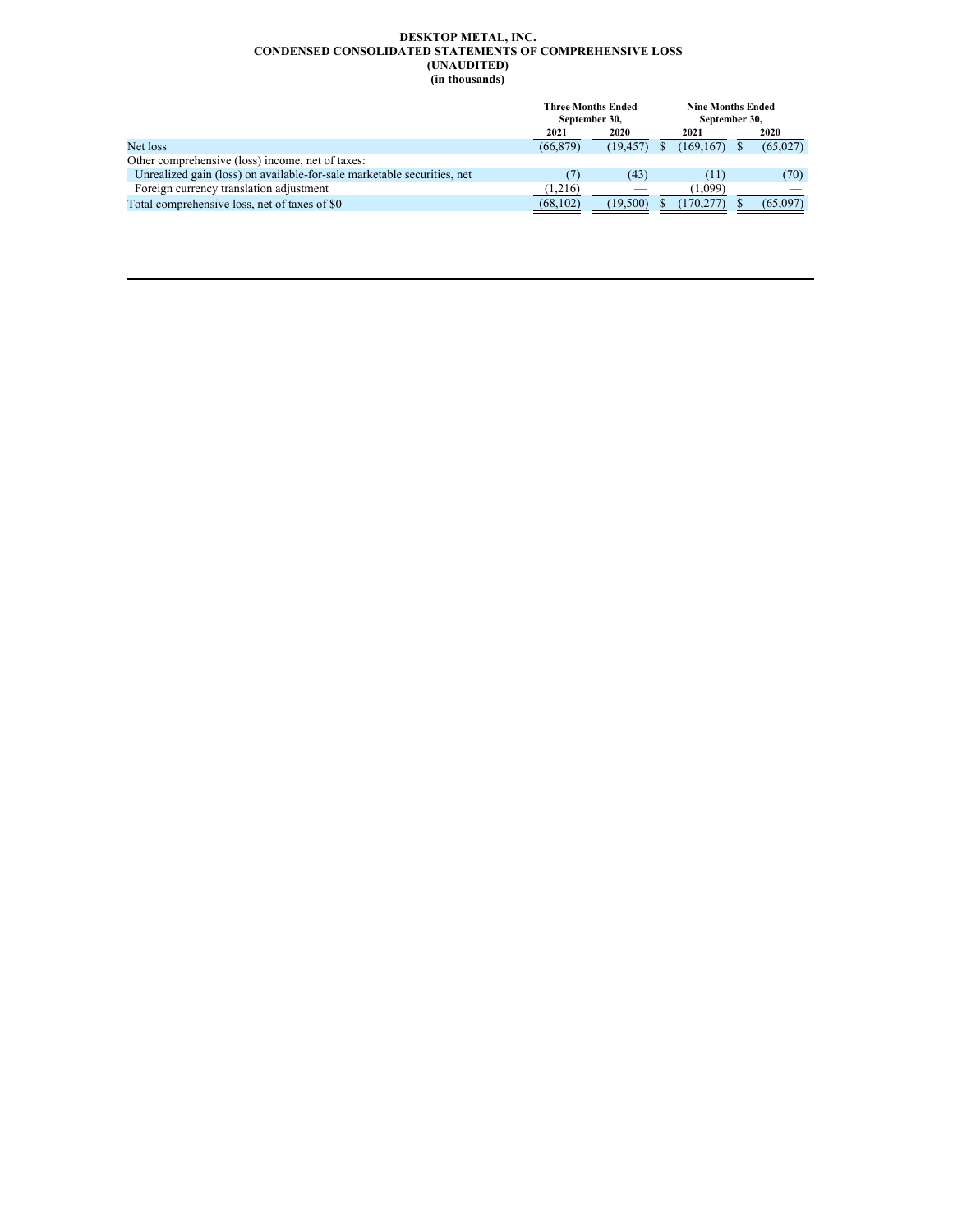#### <span id="page-8-0"></span>**DESKTOP METAL, INC. CONDENSED CONSOLIDATED STATEMENTS OF STOCKHOLDERS' EQUITY (UNAUDITED) (in thousands, except share amounts)**

# **Three Months Ended September 30, 2021**

|                                                                   |               |                     |    |     |            |               |                                      |          | Accumulated            |               |               |  |
|-------------------------------------------------------------------|---------------|---------------------|----|-----|------------|---------------|--------------------------------------|----------|------------------------|---------------|---------------|--|
|                                                                   |               | <b>Common Stock</b> |    |     | Additional |               |                                      |          | Other<br>Comprehensive |               | Total         |  |
|                                                                   |               | Voting              |    |     | Paid-in    |               | Accumulated                          |          | (Loss)                 | Stockholders' |               |  |
|                                                                   | <b>Shares</b> | Amount              |    |     | Capital    |               | Deficit                              |          | Income                 |               | <b>Equity</b> |  |
| BALANCE-July 1, 2021                                              | 259, 545, 731 | $\mathbf{s}$        | 26 | \$. | 1,387,779  | $\mathcal{S}$ | (430, 565)                           | <b>S</b> | 104                    | $\mathcal{S}$ | 957,344       |  |
| Exercise of Common Stock options                                  | 1,615,484     |                     |    |     | 1,576      |               |                                      |          |                        |               | 1,576         |  |
| Vesting of restricted Common                                      |               |                     |    |     |            |               |                                      |          |                        |               |               |  |
| Stock                                                             | 295,599       |                     |    |     |            |               |                                      |          |                        |               |               |  |
| Vesting of restricted stock units                                 | 259,735       |                     |    |     |            |               |                                      |          |                        |               |               |  |
| Net share settlement related to                                   |               |                     |    |     |            |               |                                      |          |                        |               |               |  |
| employee tax withholdings upon                                    |               |                     |    |     |            |               |                                      |          |                        |               |               |  |
| vesting of restricted stock units                                 | (40, 299)     |                     |    |     | (309)      |               |                                      |          |                        |               | (309)         |  |
| Issuance of Common Stock for                                      |               |                     |    |     |            |               |                                      |          |                        |               |               |  |
| acquisitions                                                      |               |                     |    |     |            |               |                                      |          |                        |               |               |  |
| Issuance of common stock for                                      |               |                     |    |     |            |               |                                      |          |                        |               |               |  |
| acquired in-process research and                                  |               |                     |    |     |            |               |                                      |          |                        |               |               |  |
| development                                                       |               |                     |    |     |            |               |                                      |          |                        |               |               |  |
| Net share settlement related to<br>employee tax withholdings upon |               |                     |    |     |            |               |                                      |          |                        |               |               |  |
| vesting of restricted stock awards                                | (109, 150)    |                     |    |     | (958)      |               |                                      |          |                        |               | (958)         |  |
| Stock-based compensation expense                                  |               |                     |    |     | 9,951      |               |                                      |          |                        |               | 9,951         |  |
| Net loss                                                          |               |                     |    |     |            |               | (66, 879)                            |          |                        |               | (66, 879)     |  |
| Other comprehensive income (loss)                                 |               |                     |    |     |            |               |                                      |          | (1,223)                |               | (1,223)       |  |
| BALANCE-September 30, 2021                                        | 261,567,100   | S                   | 26 | S.  | 1,398,039  |               | (497, 444)                           |          | (1, 119)               | S             | 899,502       |  |
|                                                                   |               |                     |    |     |            |               | Nine Months Ended September 30, 2021 |          |                        |               |               |  |

|                                                                          |                     |        |                |              |                              |              |                |               | Accumulated<br>Other    |              |                        |  |
|--------------------------------------------------------------------------|---------------------|--------|----------------|--------------|------------------------------|--------------|----------------|---------------|-------------------------|--------------|------------------------|--|
|                                                                          | <b>Common Stock</b> | Voting |                |              | <b>Additional</b><br>Paid-in |              | Accumulated    |               | Comprehensive<br>(Loss) |              | Total<br>Stockholders' |  |
|                                                                          | <b>Shares</b>       |        | Amount         |              | Capital                      |              | <b>Deficit</b> |               | Income                  | Equity       |                        |  |
| BALANCE-January 1, 2021                                                  | 224,626,597         | S      | 23             | $\mathbf{s}$ | 844,188                      | $\mathbf{s}$ | (328, 277)     | $\mathcal{S}$ | (9)                     | $\mathbb{S}$ | 515,925                |  |
| Exercise of Common Stock options                                         | 4,462,218           |        |                |              | 5,241                        |              |                |               |                         |              | 5,241                  |  |
| Vesting of restricted Common<br>Stock                                    | 407.629             |        |                |              |                              |              |                |               |                         |              |                        |  |
|                                                                          |                     |        |                |              |                              |              |                |               |                         |              |                        |  |
| Vesting of restricted stock units<br>Net settlement of shares related to | 303,656             |        |                |              |                              |              |                |               |                         |              |                        |  |
|                                                                          |                     |        |                |              |                              |              |                |               |                         |              |                        |  |
| employee tax withholdings upon                                           |                     |        |                |              |                              |              |                |               |                         |              |                        |  |
| vesting of restricted stock units<br>Issuance of Common Stock for        | (49, 471)           |        |                |              | (454)                        |              |                |               |                         |              | (454)                  |  |
| acquisitions                                                             | 9,049,338           |        |                |              | 208,988                      |              |                |               |                         |              | 208,989                |  |
| Issuance of common stock for                                             |                     |        |                |              |                              |              |                |               |                         |              |                        |  |
|                                                                          |                     |        |                |              |                              |              |                |               |                         |              |                        |  |
| acquired in-process research and<br>development                          | 334,370             |        |                |              | 4,300                        |              |                |               |                         |              | 4.300                  |  |
| Net share settlement related to                                          |                     |        |                |              |                              |              |                |               |                         |              |                        |  |
| employee tax withholdings upon                                           |                     |        |                |              |                              |              |                |               |                         |              |                        |  |
| vesting of restricted stock awards                                       | (109, 150)          |        |                |              | (958)                        |              | (958)          |               |                         |              |                        |  |
| Stock-based compensation expense                                         |                     |        |                |              | 16,167                       |              |                |               |                         |              | 16,167                 |  |
| Vesting of Trine Founder shares                                          | 1,850,938           |        |                |              |                              |              |                |               |                         |              |                        |  |
| Exercise of warrants                                                     | 20,690,975          |        | $\overline{2}$ |              | 320,567                      |              |                |               |                         |              | 320,569                |  |
| Net loss                                                                 |                     |        |                |              |                              |              | (169, 167)     |               |                         |              | (169, 167)             |  |
| Other comprehensive income (loss)                                        |                     |        |                |              |                              |              |                |               | (1, 110)                |              | (1,110)                |  |
| BALANCE-September 30, 2021                                               | 261,567,100         |        | 26             |              | 1,398,039                    |              | (497, 444)     |               | (1, 119)                |              | 899,502                |  |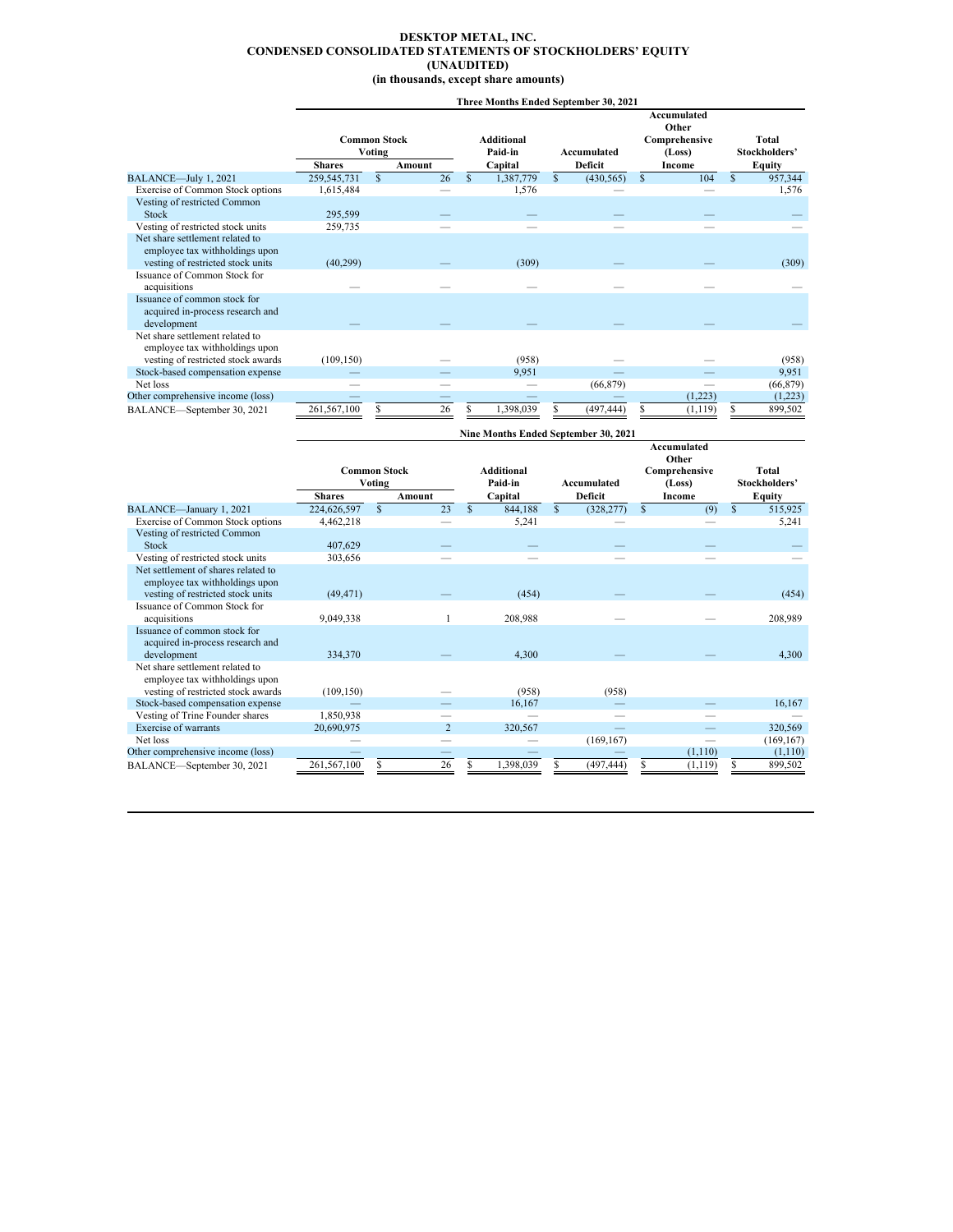|                                                |                 |                                                     |               |                               |              |   | Three Months Ended September 30, 2020 |              |            |              |                                                 |                            |
|------------------------------------------------|-----------------|-----------------------------------------------------|---------------|-------------------------------|--------------|---|---------------------------------------|--------------|------------|--------------|-------------------------------------------------|----------------------------|
|                                                |                 | <b>Legacy Convertible</b><br><b>Preferred Stock</b> |               | <b>Common Stock</b><br>Voting |              |   | Additional<br>Paid-in                 | Accumulated  |            |              | Accumulated<br>Other<br>Comprehensive<br>(Loss) | Total<br>Stockholders'     |
|                                                | <b>Shares</b>   | Amount                                              | <b>Shares</b> |                               | Amount       |   | Capital                               |              | Deficit    |              | Income                                          | Equity                     |
| BALANCE-July 1, 2020                           | 100,038,109     | 436,533<br>$\mathbf{s}$                             | 29,937,631    | S                             | $\mathbf{3}$ | S | 21,254                                | $\mathbf{s}$ | (339, 832) | $\mathsf{s}$ | 48                                              | $\mathbf{s}$<br>(318, 527) |
| Retroactive application<br>of recapitalization |                 |                                                     |               |                               |              |   |                                       |              |            |              |                                                 |                            |
| (Note 1)                                       | (100, 038, 109) | (436, 533)                                          | 128,792,027   |                               | 13           |   | 434,672                               |              |            |              |                                                 | 434,685                    |
| Adjusted balance,                              |                 |                                                     |               |                               |              |   |                                       |              |            |              |                                                 |                            |
| beginning of period                            |                 |                                                     | 158,729,658   |                               | 16           |   | 455,926                               |              | (339, 832) |              | 48                                              | 116,158                    |
| <b>Exercise of Common</b><br>Stock options     |                 | -                                                   | 184,447       |                               |              |   | 131                                   |              |            |              |                                                 | 131                        |
| Vesting of restricted<br>Common Stock          |                 |                                                     | 1,751,364     |                               |              |   | $\overline{c}$                        |              |            |              |                                                 | $\overline{2}$             |
| Stock-based<br>compensation expense            |                 | --                                                  |               |                               |              |   | 1,895                                 |              |            |              |                                                 | 1,895                      |
| Common Stock warrants<br>issued                |                 | -                                                   |               |                               |              |   |                                       |              |            |              |                                                 |                            |
| Net loss                                       |                 | -                                                   |               |                               |              |   |                                       |              | (19, 457)  |              |                                                 | (19, 457)                  |
| Other comprehensive                            |                 |                                                     |               |                               |              |   |                                       |              |            |              |                                                 |                            |
| income (loss)                                  |                 |                                                     |               |                               |              |   |                                       |              |            |              | (43)                                            | (43)                       |
| BALANCE-September<br>30, 2020                  |                 |                                                     | 160,665,469   |                               | 16           |   | 457,954                               |              | (359, 289) |              |                                                 | 98,686                     |

|                                                            |                                                     |                          |             |                                                       |              | Nine Months Ended September 30, 2020 |                    |            |              |                                                        |   |                        |
|------------------------------------------------------------|-----------------------------------------------------|--------------------------|-------------|-------------------------------------------------------|--------------|--------------------------------------|--------------------|------------|--------------|--------------------------------------------------------|---|------------------------|
|                                                            | <b>Legacy Convertible</b><br><b>Preferred Stock</b> |                          |             | <b>Common Stock</b><br><b>Voting</b><br><b>Shares</b> |              |                                      | <b>Accumulated</b> |            |              | <b>Accumulated</b><br>Other<br>Comprehensive<br>(Loss) |   | Total<br>Stockholders' |
| BALANCE-January 1,                                         | <b>Shares</b>                                       | Amount                   |             | Amount                                                |              | Capital                              |                    | Deficit    |              | Income                                                 |   | <b>Equity</b>          |
| 2020                                                       | 100,038,109                                         | 436,533<br>s             | 26,813,113  | $\overline{\mathbf{3}}$<br>S                          | $\mathbf{s}$ | 16,722                               | $\mathbf{s}$       | (294, 262) | $\mathbf{s}$ | 75                                                     | S | (277, 462)             |
| Retroactive application<br>of recapitalization<br>(Note 1) | (100, 038, 109)                                     | (436, 533)               | 128,100,821 | 13                                                    |              | 436,520                              |                    |            |              |                                                        |   | 436,533                |
| Adjusted balance,                                          |                                                     |                          |             |                                                       |              |                                      |                    |            |              |                                                        |   |                        |
| beginning of period                                        |                                                     | $\qquad \qquad$          | 154,913,934 | 16                                                    |              | 453,242                              |                    | (294, 262) |              | 75                                                     |   | 159,071                |
| Exercise of Common                                         |                                                     |                          |             |                                                       |              |                                      |                    |            |              |                                                        |   |                        |
| Stock options                                              |                                                     |                          | 499,256     |                                                       |              | 267                                  |                    |            |              |                                                        |   | 267                    |
| Vesting of restricted                                      |                                                     |                          |             |                                                       |              |                                      |                    |            |              |                                                        |   |                        |
| Common Stock<br>Stock-based                                |                                                     |                          | 5,252,279   |                                                       |              | 6                                    |                    |            |              |                                                        |   | 6                      |
| compensation expense                                       |                                                     | --                       |             |                                                       |              | 4,228                                |                    |            |              |                                                        |   | 4,228                  |
| Common Stock warrants<br>issued                            |                                                     | $\overline{\phantom{0}}$ |             |                                                       |              | 211                                  |                    |            |              |                                                        |   | 211                    |
| Net loss                                                   |                                                     | -                        |             |                                                       |              |                                      |                    | (65,027)   |              |                                                        |   | (65,027)               |
| Other comprehensive                                        |                                                     |                          |             |                                                       |              |                                      |                    |            |              |                                                        |   |                        |
| income (loss)                                              |                                                     |                          |             |                                                       |              |                                      |                    |            |              | (70)                                                   |   | (70)                   |
| BALANCE-September                                          |                                                     |                          | 160,665,469 | 16                                                    |              | 457,954                              |                    | (359, 289) |              |                                                        |   | 98,686                 |
| 30, 2020                                                   |                                                     |                          |             |                                                       |              |                                      |                    |            |              |                                                        |   |                        |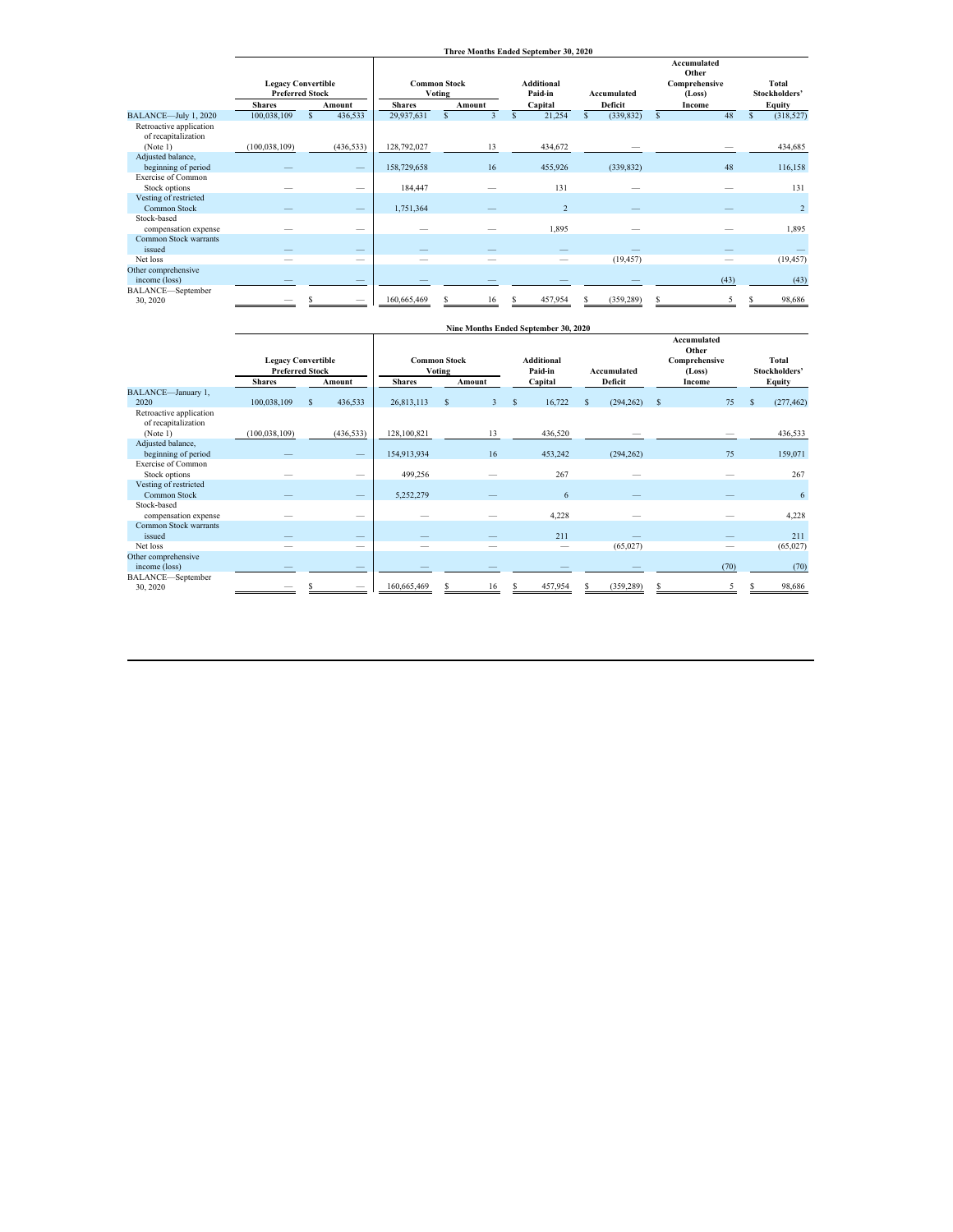#### **DESKTOP METAL, INC. CONDENSED CONSOLIDATED STATEMENTS OF CASH FLOWS (UNAUDITED) (in thousands)**

|                                                                                                                                         |                     | Nine Months Ended September 30. |  |  |
|-----------------------------------------------------------------------------------------------------------------------------------------|---------------------|---------------------------------|--|--|
|                                                                                                                                         | 2021                | 2020                            |  |  |
| Cash flows from operating activities:                                                                                                   |                     |                                 |  |  |
| Net loss<br>Adjustments to reconcile net loss to net cash used in operating activities:                                                 | \$<br>(169, 167)    | S<br>(65, 027)                  |  |  |
| Depreciation and amortization                                                                                                           | 15,576              | 6,525                           |  |  |
| Stock-based compensation                                                                                                                | 16,167              | 4,228                           |  |  |
| Change in fair value of warrant liability                                                                                               | 56,576              |                                 |  |  |
| Change in fair value of subscription agreement liability                                                                                | 2,920               | ÷.                              |  |  |
| Expense related to Common Stock warrants issued                                                                                         |                     | 43                              |  |  |
| Amortization (accretion) of discount on investments<br>Amortization of debt financing cost                                              | 2,189               | 34<br>14<br>9                   |  |  |
| Provision for bad debt                                                                                                                  | 316                 | 333                             |  |  |
| Acquired in-process research and development                                                                                            | 25,581              |                                 |  |  |
| (Gain) loss on disposal of property and equipment                                                                                       | 19                  | 10                              |  |  |
| Net increase in accrued interest related to marketable securities                                                                       | (414)               | 162                             |  |  |
| Net unrealized loss on equity investment                                                                                                | 1,880               |                                 |  |  |
| Net unrealized gain on other investments<br>Deferred tax benefit                                                                        | (639)<br>(32,761)   | ÷.                              |  |  |
| Change in fair value of contingent consideration                                                                                        | (166)               |                                 |  |  |
| Changes in operating assets and liabilities:                                                                                            |                     |                                 |  |  |
| Accounts receivable                                                                                                                     | (8, 476)            | 2,881                           |  |  |
| Inventory                                                                                                                               | (11,067)            | (1,958)                         |  |  |
| Prepaid expenses and other current assets                                                                                               | (3,096)             | 1,082                           |  |  |
| Other assets                                                                                                                            | (118)               |                                 |  |  |
| Accounts payable<br>Accrued expenses and other current liabilities                                                                      | 4,243<br>(9, 294)   | (5,800)<br>430                  |  |  |
| Customer deposits                                                                                                                       | (1,298)             | (547)                           |  |  |
| Deferred revenue                                                                                                                        | 1,295               | (1,094)                         |  |  |
| Change in right of use assets and lease liabilities, net                                                                                | (340)               | (243)                           |  |  |
| Other liabilities                                                                                                                       |                     | 6                               |  |  |
| Net cash used in operating activities                                                                                                   | (110, 059)          | (58, 927)                       |  |  |
| Cash flows from investing activities:                                                                                                   |                     |                                 |  |  |
| Purchases of property and equipment                                                                                                     | (4, 145)            | (1,039)                         |  |  |
| Purchase of other investments<br>Purchase of equity investment                                                                          | (3,620)<br>(20,000) |                                 |  |  |
| Purchase of marketable securities                                                                                                       | (330, 873)          | (62, 810)                       |  |  |
| Proceeds from sales and maturities of marketable securities                                                                             | 163,882             | 94,116                          |  |  |
| Cash paid to acquire in-process research and development                                                                                | (21, 220)           |                                 |  |  |
| Cash paid for acquisitions, net of cash acquired                                                                                        | (191, 146)          |                                 |  |  |
| Net cash (used in) provided by investing activities                                                                                     | (407, 122)          | 30,267                          |  |  |
| Cash flows from financing activities:                                                                                                   |                     |                                 |  |  |
| Proceeds from the exercise of stock options                                                                                             | 5,241               | 255                             |  |  |
| Proceeds from the exercise of stock warrants<br>Payment of taxes related to net share settlement upon vesting of restricted stock units | 170,665<br>(454)    |                                 |  |  |
| Proceeds from PPP loan                                                                                                                  |                     | 5,379                           |  |  |
| Repayment of PPP loan                                                                                                                   |                     | (5, 379)                        |  |  |
| Repayment of term loan                                                                                                                  | (10,000)            |                                 |  |  |
| Deferred financing costs paid                                                                                                           |                     | (400)                           |  |  |
| Net cash provided by (used in) financing activities                                                                                     | 165,452             | (145)                           |  |  |
| Net (decrease) increase in cash, cash equivalents, and restricted cash                                                                  | (351, 729)          | (28, 805)                       |  |  |
| Effect of exchange rate changes<br>Cash and cash equivalents at beginning of period                                                     | (56)<br>483,525     | 66,161                          |  |  |
| Restricted cash at beginning of period                                                                                                  | 612                 | 612                             |  |  |
| Cash and cash equivalents at end of period                                                                                              | 131,676             | 37,356                          |  |  |
| Restricted cash at end of period                                                                                                        | 676                 | 612                             |  |  |
| Total cash, cash equivalents and restricted cash, end of period                                                                         | \$<br>132,352       | 37,968                          |  |  |
|                                                                                                                                         |                     |                                 |  |  |
| Supplemental cash flow information:                                                                                                     |                     |                                 |  |  |
| Interest paid                                                                                                                           | 137                 | 253                             |  |  |
| Taxes paid                                                                                                                              | 150<br>S            | S                               |  |  |
| Non-cash investing and financing activities:                                                                                            |                     |                                 |  |  |
|                                                                                                                                         |                     |                                 |  |  |
| Net unrealized loss on investments                                                                                                      | 11                  |                                 |  |  |
| Exercise of private placement warrants                                                                                                  | 149,904             |                                 |  |  |
| Common Stock issued for acquisitions                                                                                                    | 208,989             |                                 |  |  |
| Common Stock issued for acquisition of in-process research and development                                                              | 4,300               |                                 |  |  |
| Cash held back in acquisitions                                                                                                          | S<br>50             |                                 |  |  |
| Additions to right of use assets and lease liabilities                                                                                  | \$<br>891           |                                 |  |  |
| Purchase of property and equipment included in accounts payable                                                                         | \$<br>77            | S                               |  |  |
|                                                                                                                                         | \$<br>33            | 79<br>S                         |  |  |
| Purchase of property and equipment included in accrued expense                                                                          |                     |                                 |  |  |
| Contingent consideration in connection with acquisitions                                                                                | 6,083<br>S          |                                 |  |  |
| Taxes related to net share settlement upon vesting of restricted stock awards in accrued expense                                        | \$<br>958           | S                               |  |  |
| Forgiveness of PPP Loan                                                                                                                 | \$<br>3,376         | s                               |  |  |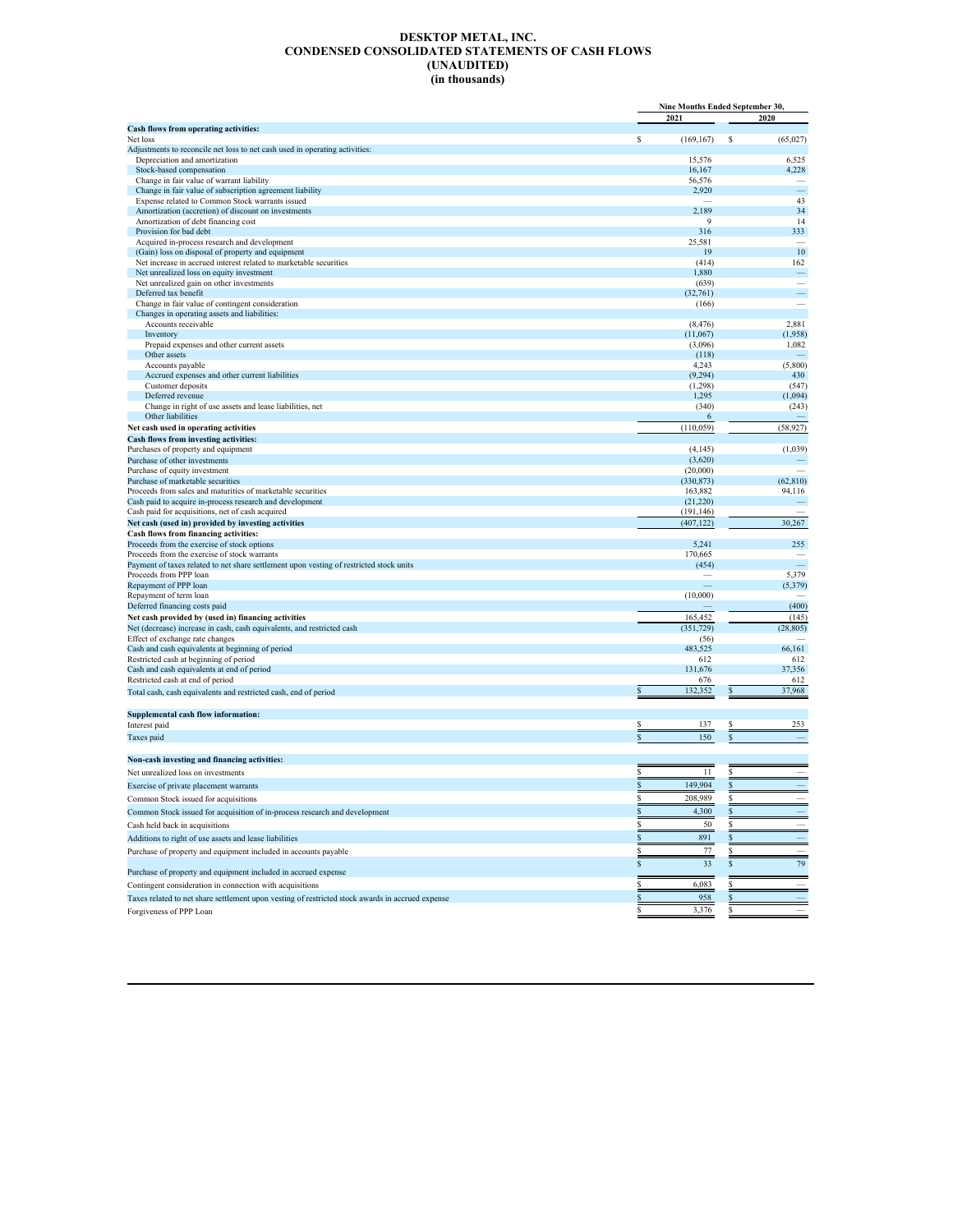#### **NON-GAAP FINANCIAL INFORMATION**

This press release contains non-GAAP financial measures, including Non-GAAP gross margin, non-GAAP operating loss, non-GAAP net loss, EBITDA and Adjusted EBITDA.

- We define Non-GAAP gross margin as GAAP gross margin excluding the effect of stock-based compensation, amortization of acquired intangible assets, acquisition-related and other transactional charges included in general and administrative expenses and change in fair value of warrant liability
- We define Non-GAAP operating loss as GAAP operating loss excluding the effect of stock-based compensation, amortization of acquired intangible assets, acquisition-related and other transactional charges included in general and administrative expenses and change in fair value of warrant liability
- We define Non-GAAP net loss as GAAP net loss excluding the effect of stock-based compensation, amortization of acquired intangible assets, acquisition-related and other transactional charges included in general and administrative expenses and change in fair value of warrant liability
- We define EBITDA as GAAP net income (loss) excluding interest, income taxes and depreciation and amortization expense
- We define Adjusted EBITDA as EBITDA excluding stock based compensation, warrant expenses and transaction costs associated with acquisitions

In addition to Desktop Metal's results determined in accordance with GAAP, Desktop Metal's management uses this non-GAAP financial information to evaluate the Company's ongoing operations and for internal planning and forecasting purposes. We believe that this non-GAAP financial information, when taken collectively, may be helpful to investors in assessing Desktop Metal's operating performance.

We believe that the use of Non-GAAP gross margin, non-GAAP operating loss, non-GAAP net loss, EBITDA and Adjusted EBITDA provides an additional tool for investors to use in evaluating ongoing operating results and trends because it eliminates the effect of financing, capital expenditures, and non-cash expenses such as stock-based compensation and warrants, and provides investors with a means to compare Desktop Metal's financial measures with those of comparable companies, which may present similar non-GAAP financial measures to investors. However, investors should be aware that when evaluating Non-GAAP gross margin, non-GAAP operating loss, non-GAAP net loss, EBITDA and Adjusted EBITDA, we may incur future expenses similar to those excluded when calculating these measures. In addition, our presentation of these measures should not be construed as an inference that our future results will be unaffected by unusual or non-recurring items. Our computation of these measures may not be comparable to other similarly titled measures computed by other companies because not all companies calculate these measures in the same fashion.

Because of these limitations, Non-GAAP gross margin, non-GAAP operating loss, non-GAAP net loss, EBITDA and Adjusted EBITDA should not be considered in isolation or as a substitute for performance measures calculated in accordance with GAAP. We compensate for these limitations by relying primarily on our GAAP results and using Non-GAAP gross margin, non-GAAP operating loss, non-GAAP net loss, EBITDA and Adjusted EBITDA on a supplemental basis. Management uses, and investors should consider, our non-GAAP financial measures only in conjunction with our GAAP results.

Set forth below is a reconciliation of each Non-GAAP financial measure used in this press release to its most directly comparable GAAP financial measure.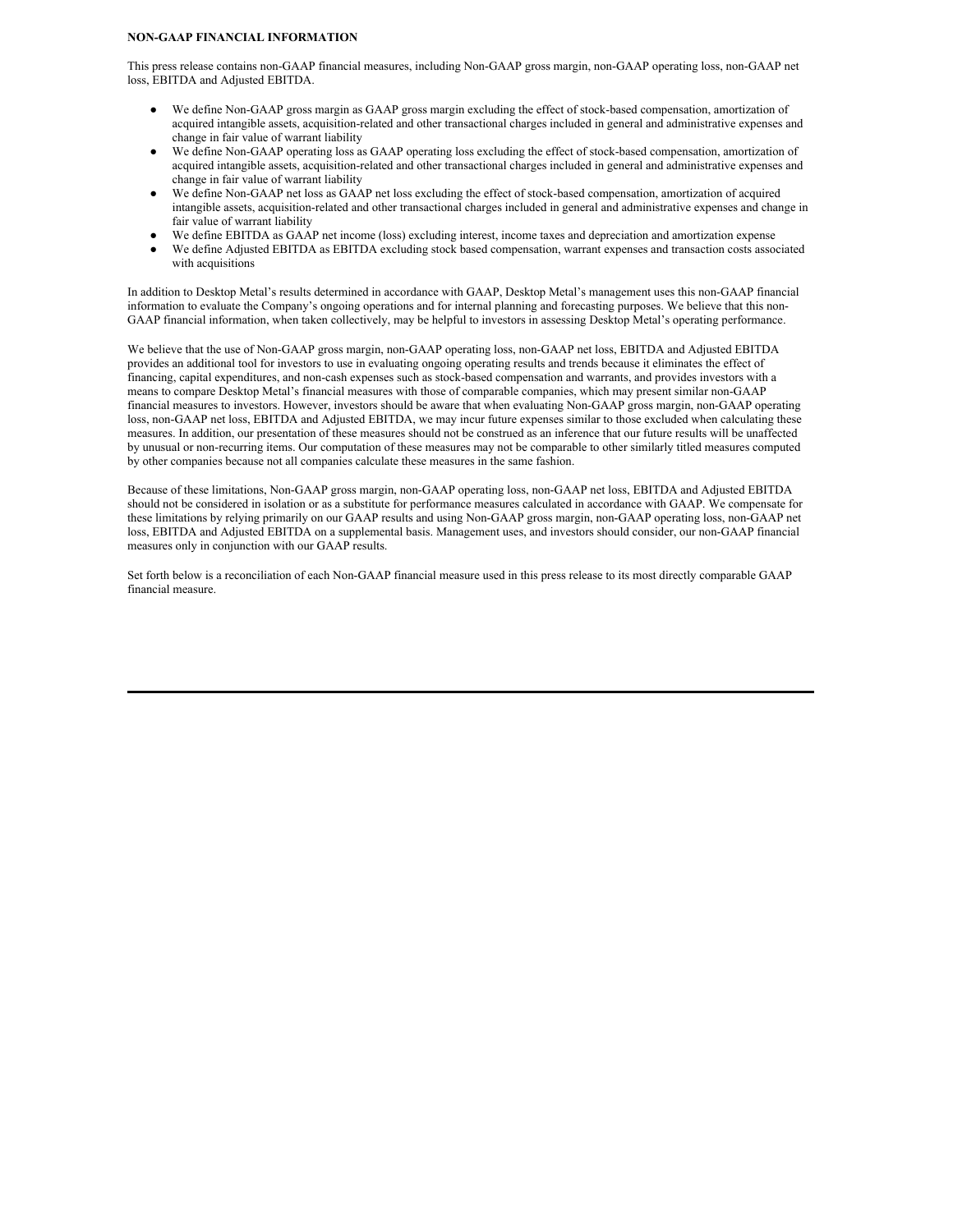#### **DESKTOP METAL, INC. NON-GAAP RECONCILIATION TABLE (in thousands)**

|                                                                  |             | <b>For the Three Months Ended</b><br>September 30, |              |           | For the Nine Months Ended<br>September 30, |            |             |           |  |  |  |
|------------------------------------------------------------------|-------------|----------------------------------------------------|--------------|-----------|--------------------------------------------|------------|-------------|-----------|--|--|--|
| (Dollars in thousands)                                           |             | 2021                                               |              | 2020      |                                            | 2021       |             | 2020      |  |  |  |
| GAAP gross margin                                                | $\mathbf S$ | 3.955                                              | $\mathbb{S}$ | (2,301)   | $\mathbf S$                                | 5.740      | $\mathbf S$ | (13, 409) |  |  |  |
| Stock-based compensation included in cost of sales               |             | 341                                                |              | 68        |                                            | 587        |             | 220       |  |  |  |
| Amortization of acquired intangible assets included in cost of   |             |                                                    |              |           |                                            |            |             |           |  |  |  |
| sales                                                            |             | 2,515                                              |              |           |                                            | 5,841      |             |           |  |  |  |
| Non-GAAP gross margin                                            | S           | 6,811                                              | \$           | (2, 233)  | S                                          | 12,168     | \$          | (13, 189) |  |  |  |
|                                                                  |             |                                                    |              |           |                                            |            |             |           |  |  |  |
| GAAP operating loss                                              | S           | (63, 594)                                          | S            | (19, 453) | S                                          | (142, 049) | \$          | (65,769)  |  |  |  |
| Stock-based compensation                                         |             | 9,951                                              |              | 1,894     |                                            | 16,167     |             | 4,227     |  |  |  |
| Amortization of acquired intangible assets included in cost of   |             |                                                    |              |           |                                            |            |             |           |  |  |  |
| sales                                                            |             | 2,515                                              |              |           |                                            | 5,841      |             |           |  |  |  |
| Amortization of acquired intangible assets included in operating |             |                                                    |              |           |                                            |            |             |           |  |  |  |
| expenses                                                         |             | 2,089                                              |              | 160       |                                            | 5,330      |             | 484       |  |  |  |
| Acquisition-related and other transactional charges included in  |             |                                                    |              |           |                                            |            |             |           |  |  |  |
| general and administrative expenses                              |             | 5,675                                              |              |           |                                            | 13,786     |             |           |  |  |  |
| In-process research and development assets acquired              |             | 15,181                                             |              |           |                                            | 25,581     |             |           |  |  |  |
| <b>Non-GAAP</b> operating loss                                   | S           | (28, 183)                                          | S            | (17, 399) | S                                          | (75, 344)  | \$          | (61,058)  |  |  |  |
|                                                                  |             |                                                    |              |           |                                            |            |             |           |  |  |  |
| GAAP net loss                                                    | S           | (66, 879)                                          | S            | (19, 457) | \$.                                        | (169, 167) | \$          | (65,027)  |  |  |  |
| Stock-based compensation                                         |             | 9,951                                              |              | 1,894     |                                            | 16,167     |             | 4,227     |  |  |  |
| Amortization of acquired intangible assets included in cost of   |             |                                                    |              |           |                                            |            |             |           |  |  |  |
| sales                                                            |             | 2,515                                              |              |           |                                            | 5,841      |             |           |  |  |  |
| Amortization of acquired intangible assets included in operating |             |                                                    |              |           |                                            |            |             |           |  |  |  |
| expenses                                                         |             | 2,089                                              |              | 160       |                                            | 5,330      |             | 484       |  |  |  |
| Acquisition-related and other transactional charges included in  |             |                                                    |              |           |                                            |            |             |           |  |  |  |
| general and administrative expenses                              |             | 5,675                                              |              |           |                                            | 13,786     |             |           |  |  |  |
| In-process research and development assets acquired              |             | 15,181                                             |              |           |                                            | 25,581     |             |           |  |  |  |
| Change in fair value of investments                              |             | 4,204                                              |              |           |                                            | 4,186      |             |           |  |  |  |
| Change in fair value of warrant liability                        |             |                                                    |              |           |                                            | 56,576     |             |           |  |  |  |
| <b>Non-GAAP</b> net loss                                         | \$          | (27, 264)                                          | S            | (17, 403) | S                                          | (41,700)   | \$          | (60, 316) |  |  |  |